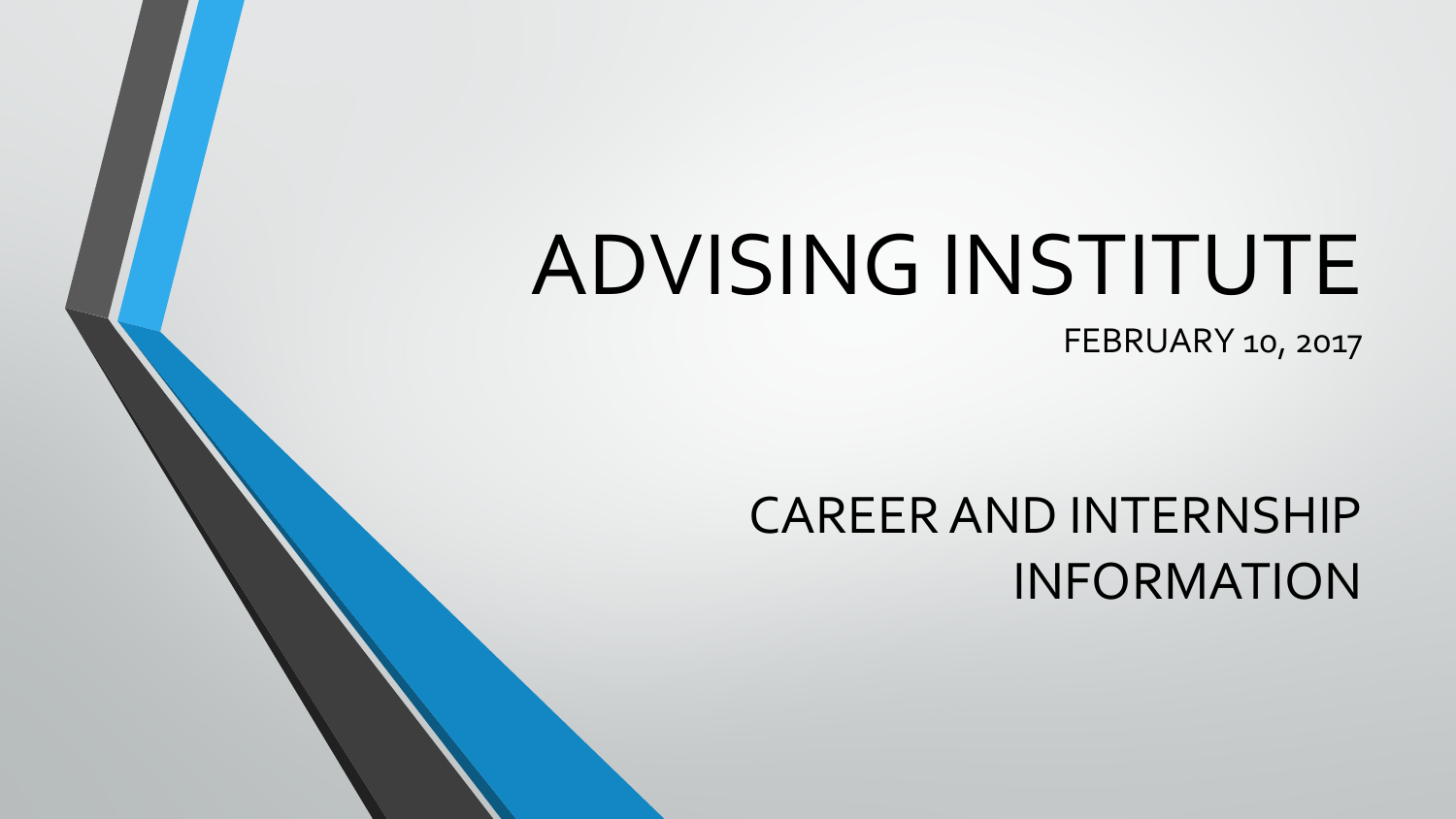### Introductions

- What would be one question you would like answered in this session
- Are there areas that you feel you could use more information
- When I think of career services I think they ....................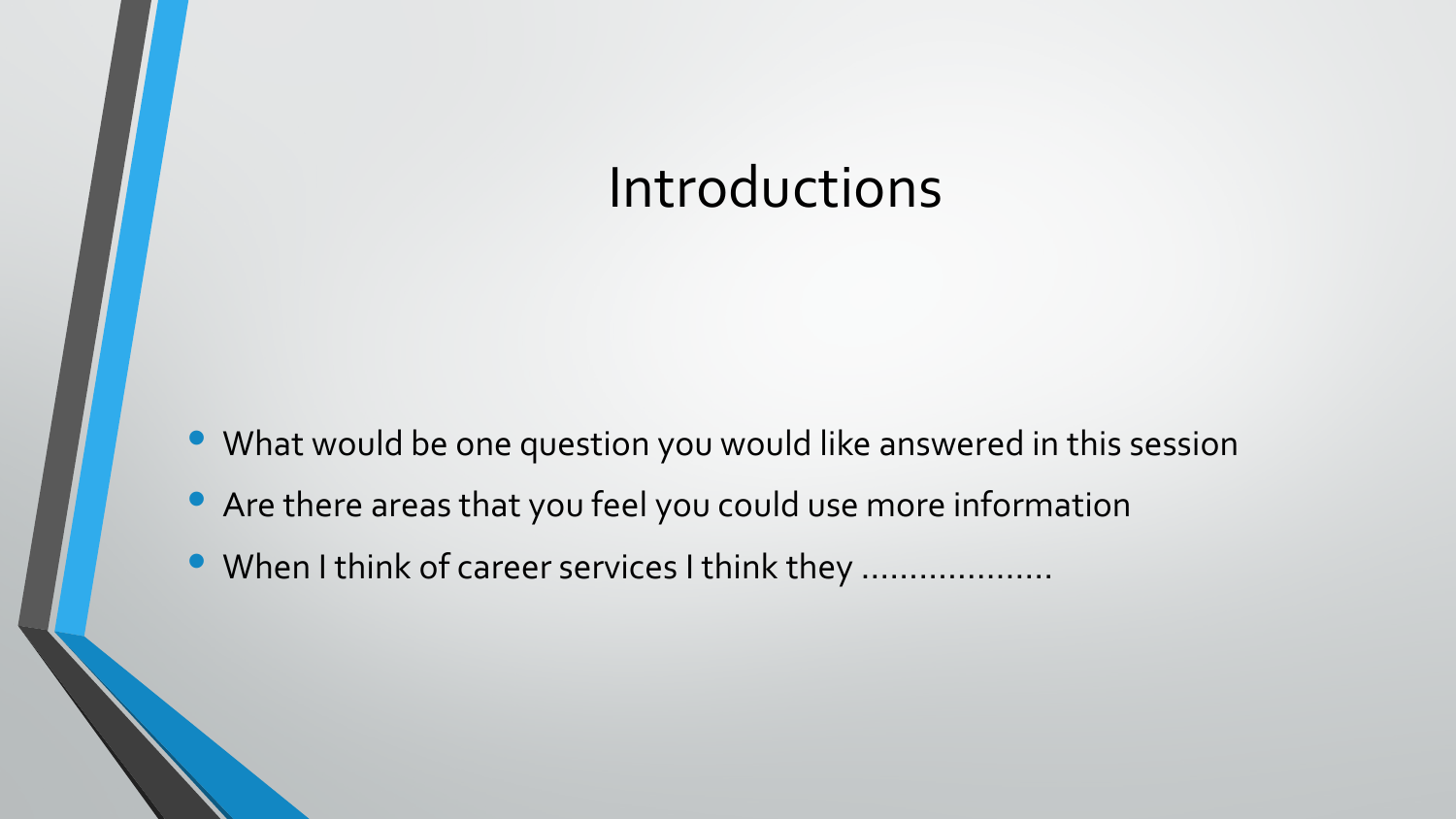### SCENERIO #1

•During your appointment with an advisee, your advisee mentions that he is considering changing his major. What are three guiding questions that you could ask him to assist him in this decision?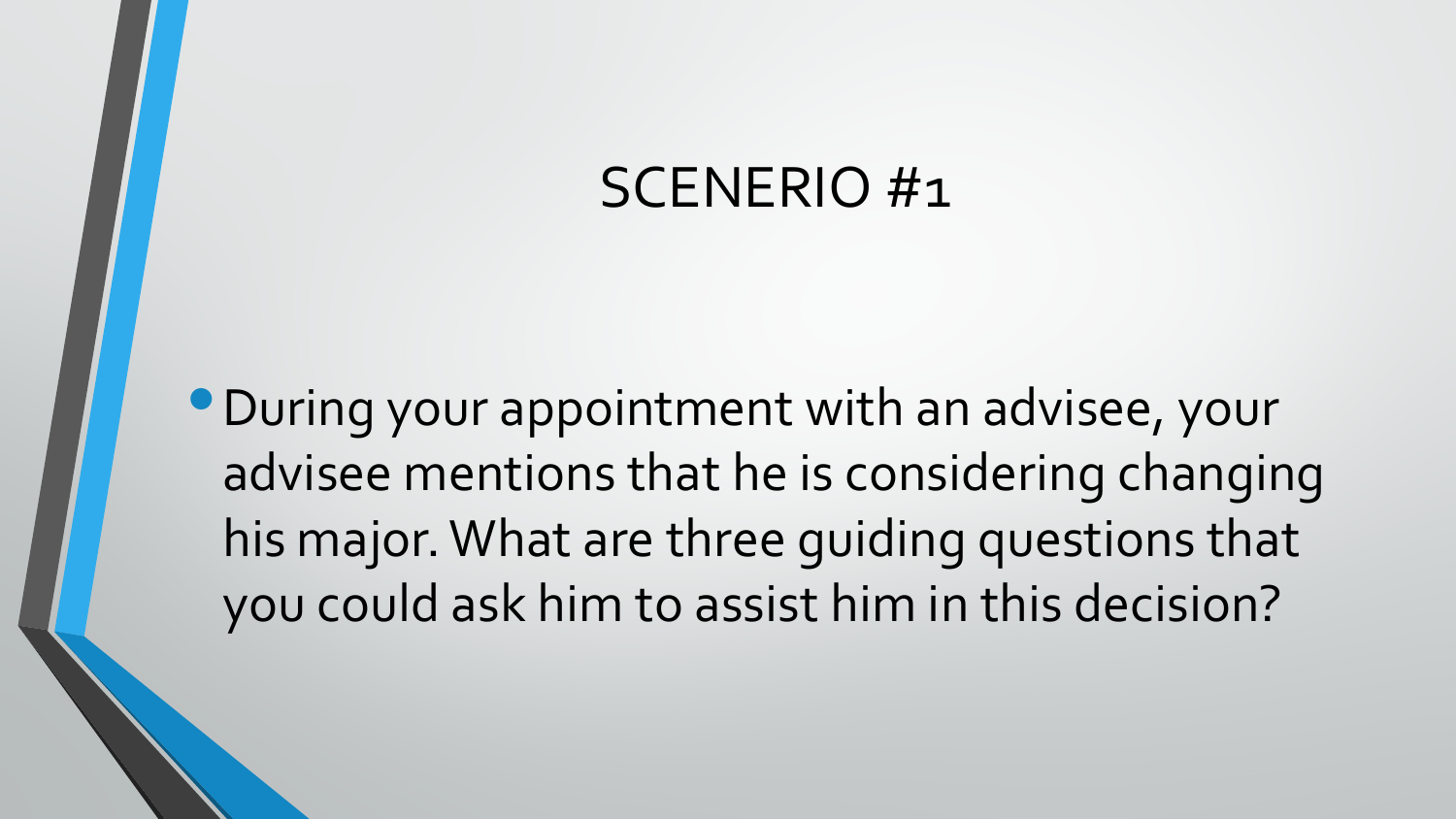### SCENERIO #2

• Your advisee wants to pursue a career in the fine arts but her parents are vehemently opposed because they believe that it will not lead to a viable job or career and think it's a waste of money. What resources and advice could you provide to your advisee?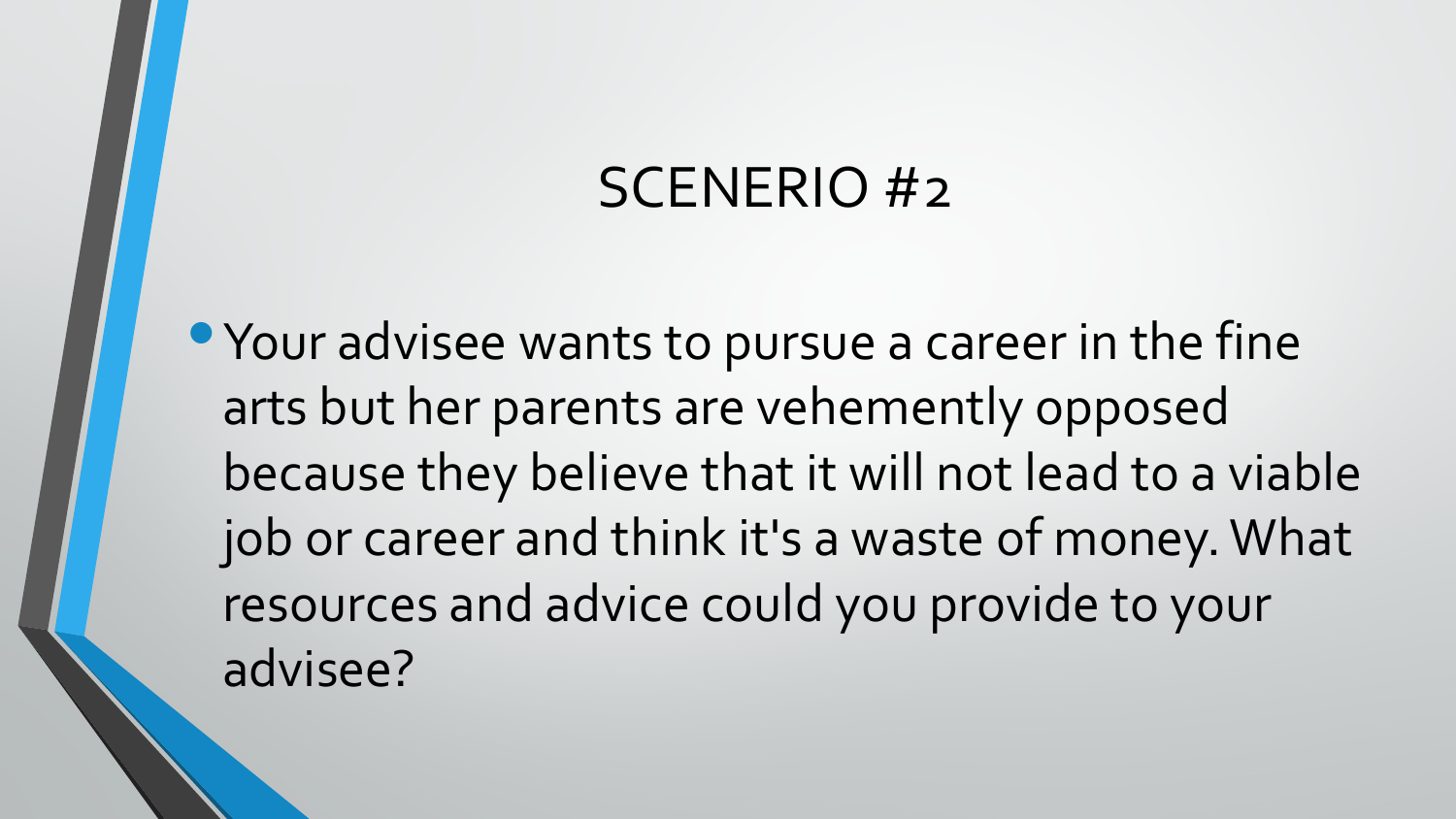### SCENERIO #3

• An advisee shares that she's interested in becoming a CNA because a number of her family members are CNA's and she can see herself doing the job as well. You notice that she has done very well in her math and science courses and as you are discussing the courses that she should take, what are some other topics that may arise as part of this conversation?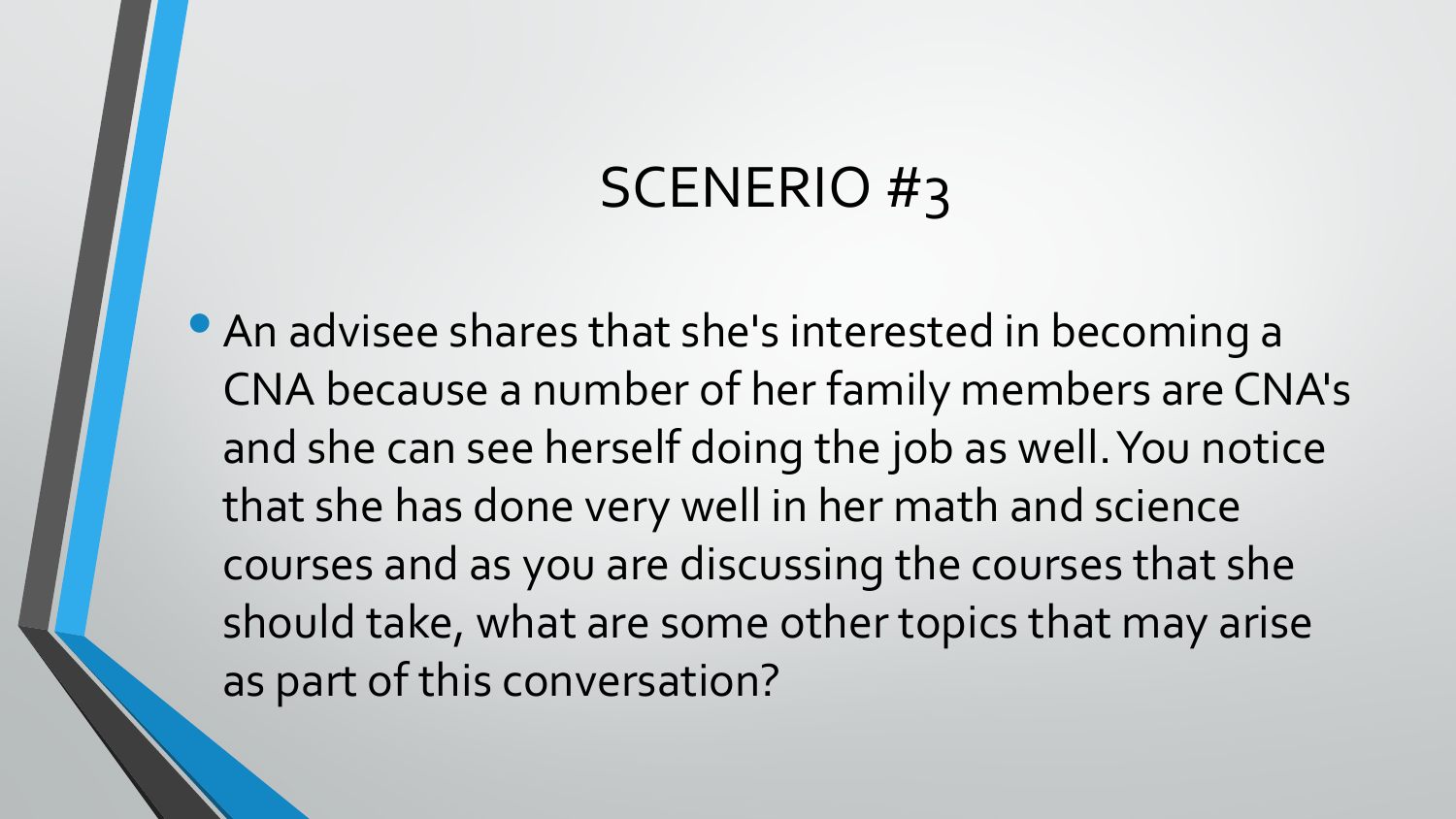### CAREER DECISION MAKING

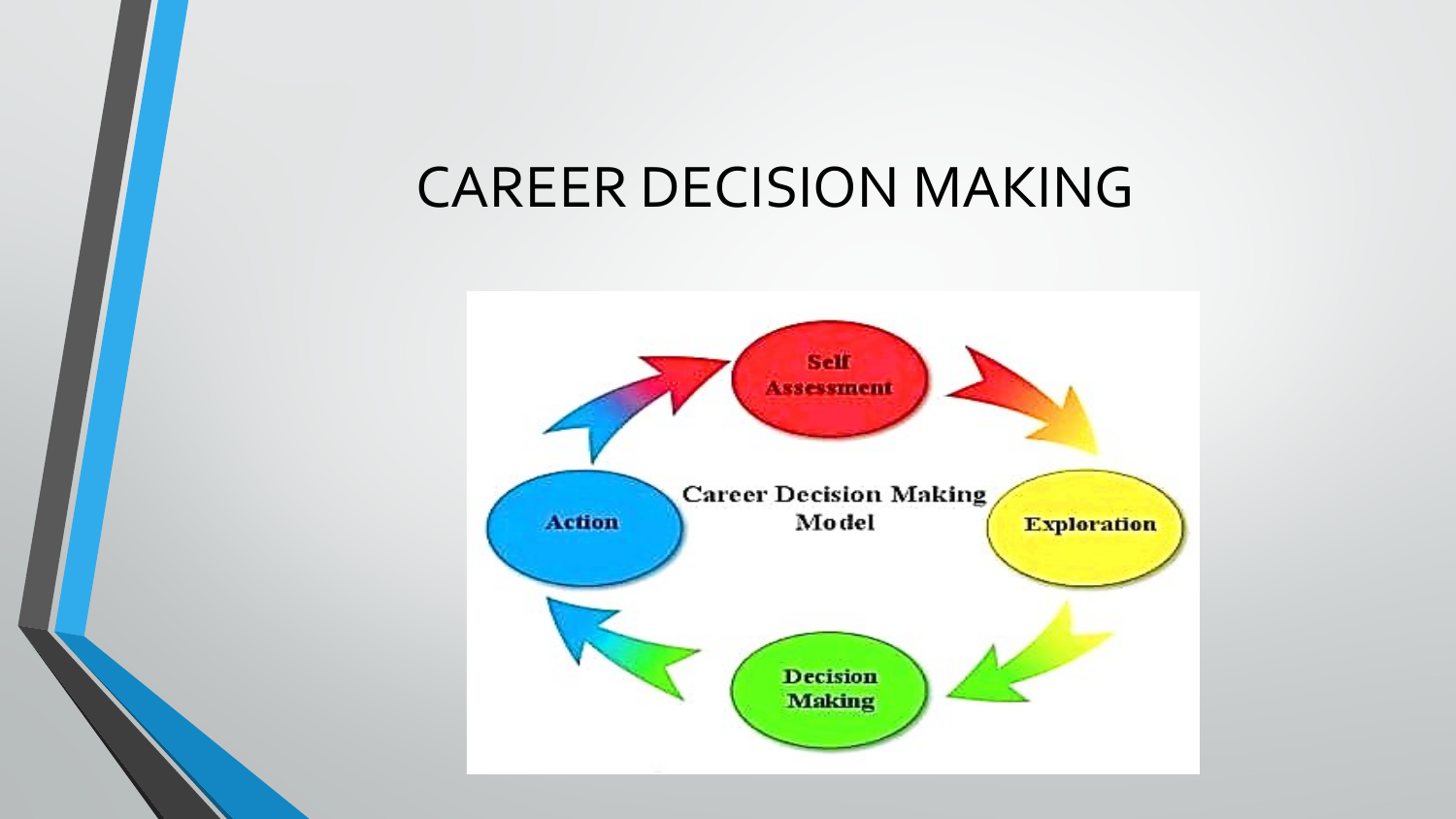## The following process can help you guide your students in their career decision-making:

### • **Identify the decision to be made**.

• Are you choosing a career, a job, or a college major?

### • **Gather Information**:

- Focus2 (Interests, Skills, Personality, Values, academic strengths, goals
- Career Barriers and Myths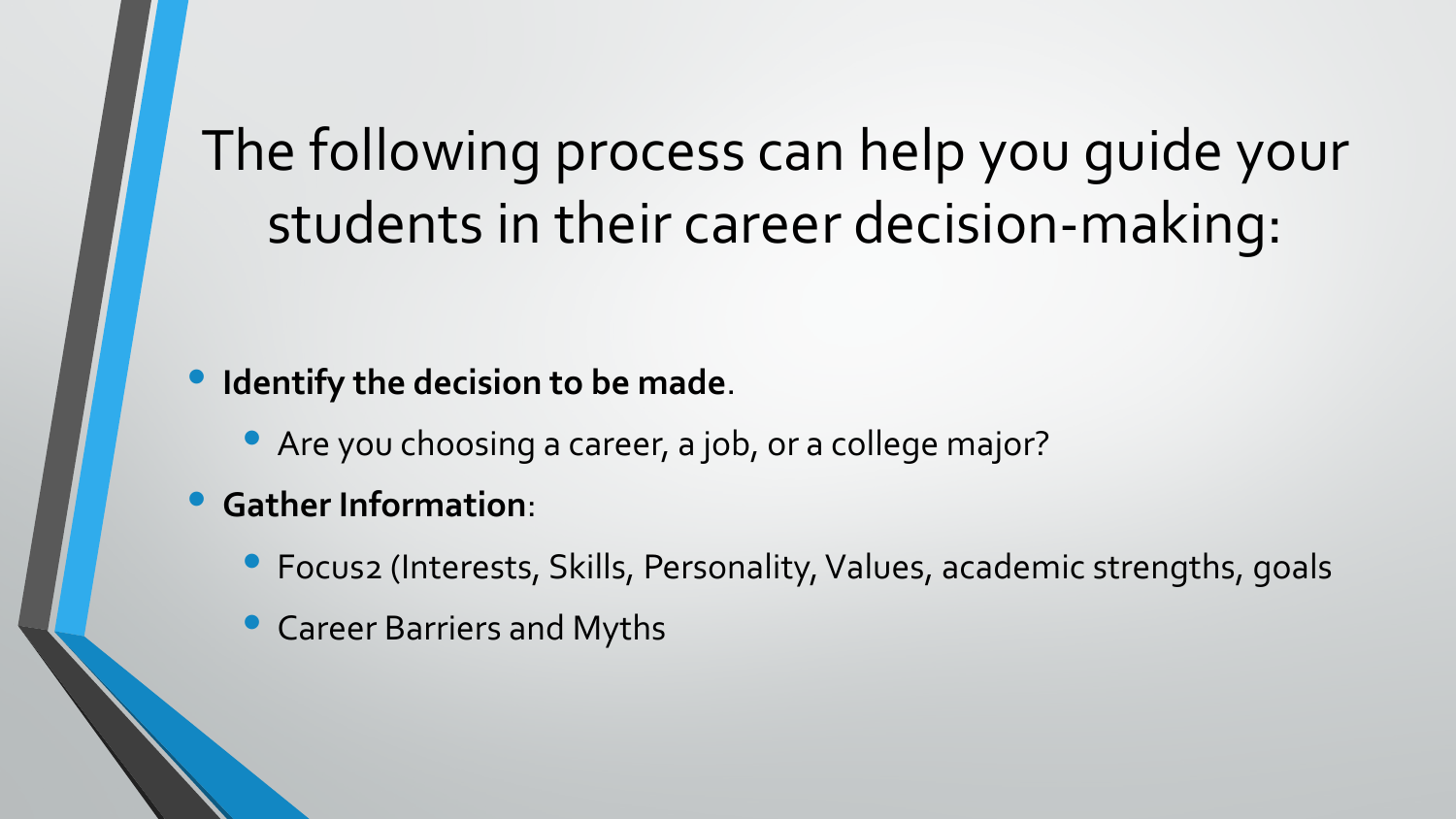### FOCUS 2

• Focus2 is a self-guided program that helps to identify your interests, values, academic strengths, personality and skills. It allows you to explore careers, make decisions, identify an appropriate major and create a career development plan

• <https://www.middlesex.mass.edu/careerservices/default.aspx>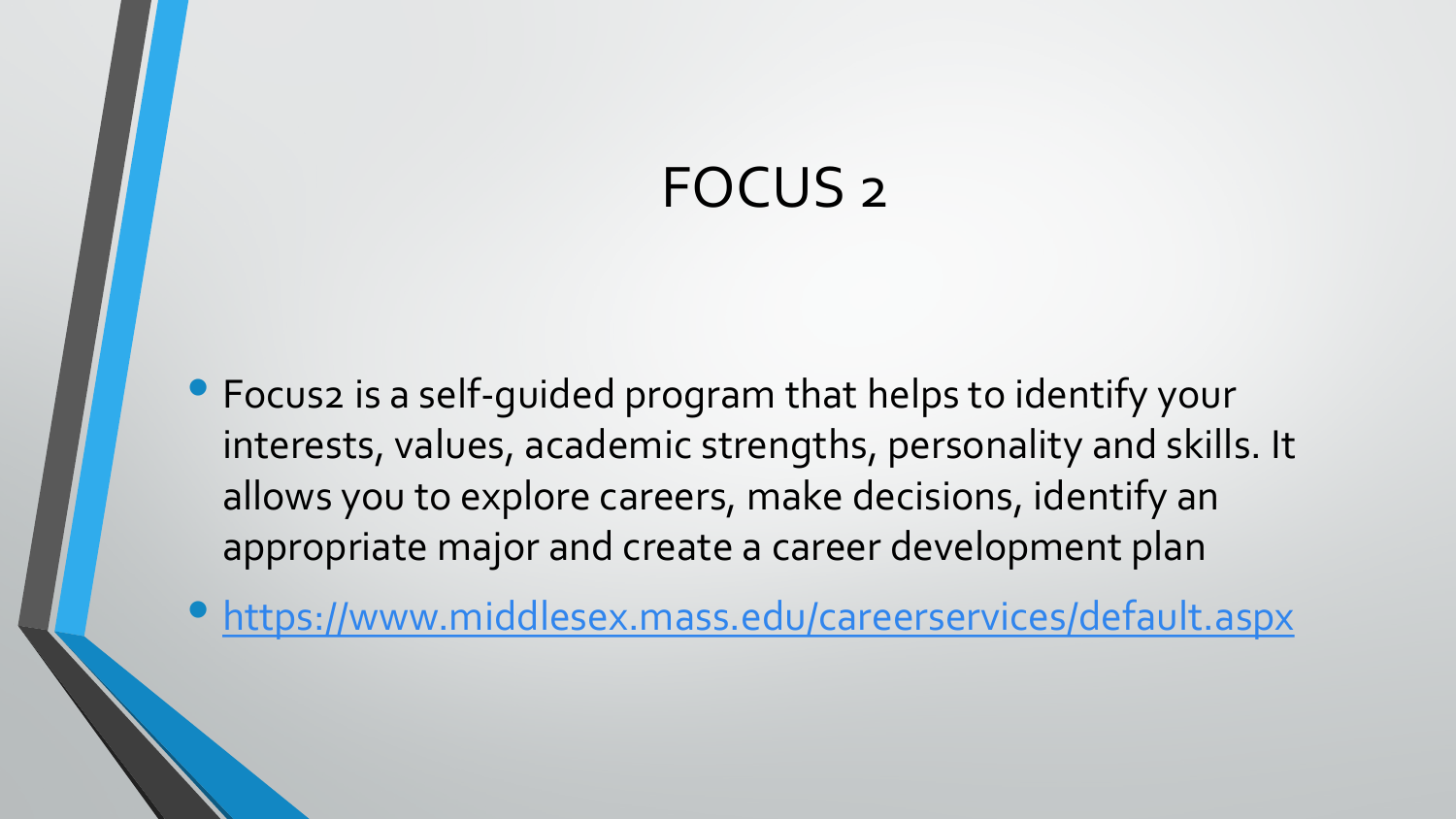### Career and Industry Research

- About the working world
	- Job titles/descriptions
	- Job openings
	- **Income for job and outlook 10 year span**
	- Skills and training required
	- Educational opportunities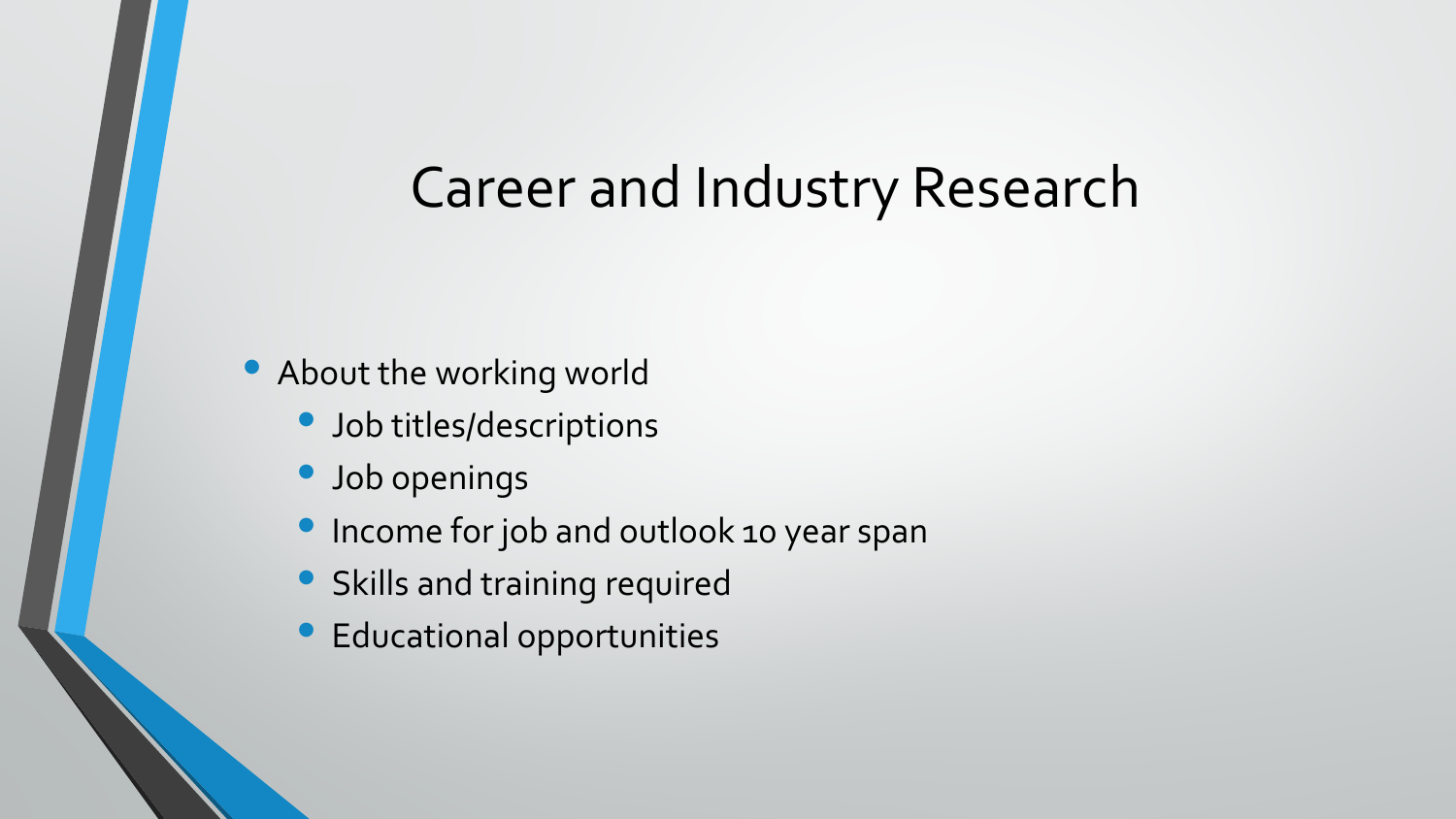### Excellent Places to Get Started

- <https://www.middlesex.mass.edu/careerservices/default.aspx>
- <https://www.livecareer.com/quintessential/career-exploration>
- [https://www.learnhowtobecome.org](https://www.learnhowtobecome.org/)
- **[Onet Online](http://www.onetonline.org/)**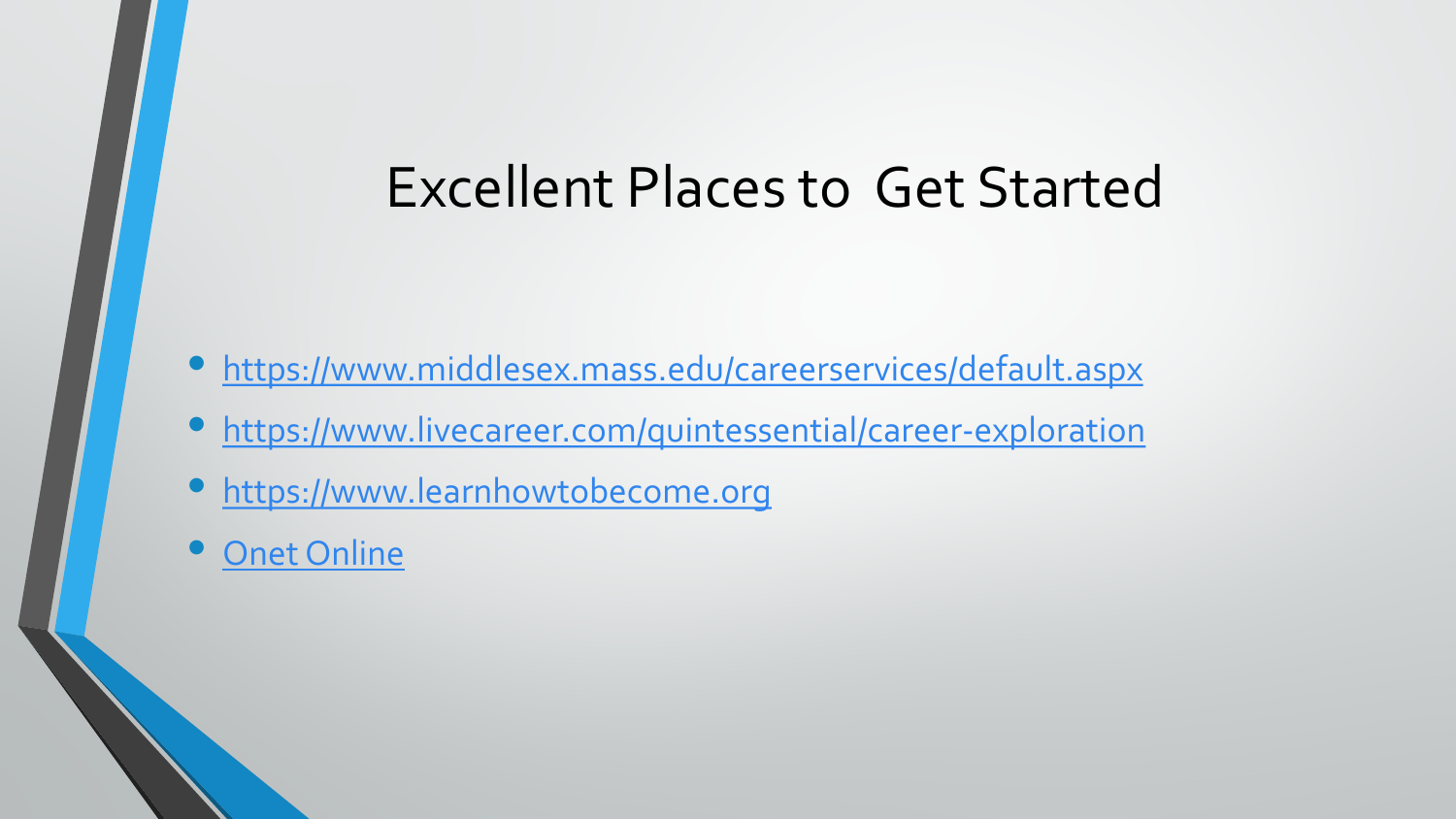## INTERNSHIPS/INFORMATIONAL INTERVIEWING

- What is an internship
- Process for students/employers <https://www.middlesex.mass.edu/careerservices/default.aspx>
- **Credit/non-credit**
- Paid/not paid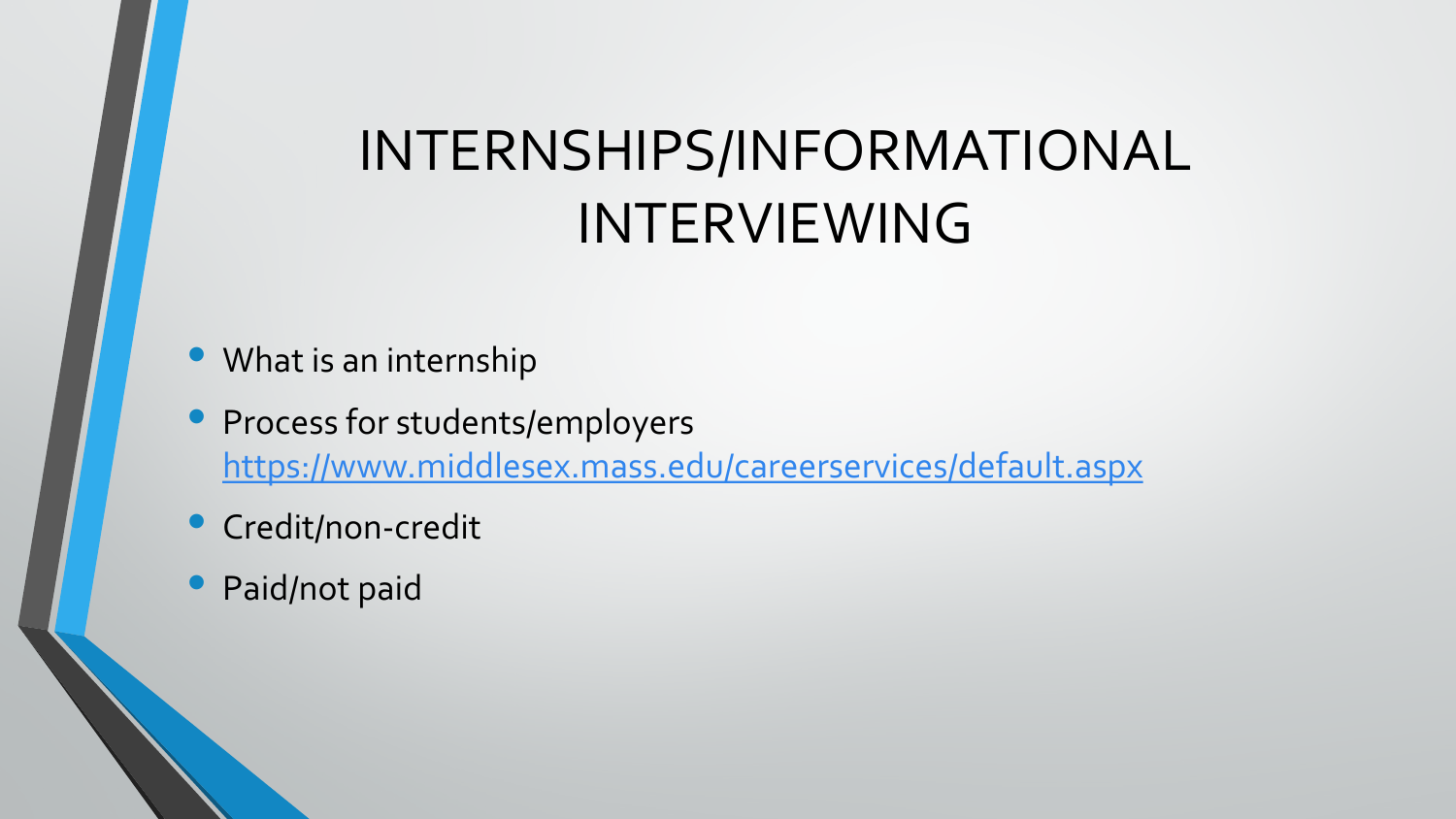### Identify Possible Alternatives

#### • Investigate and evaluate alternatives

- List pros, cons, and possible results for each alternative.
- Decide among the alternatives
	- Prioritize your alternatives by making a tentative choice and a backup plan.
- Implement an action plan
	- How will you make this happen?
	- What training will you get?
	- Where will you get the money?
	- How to network?
	- Get family input and buy-in.